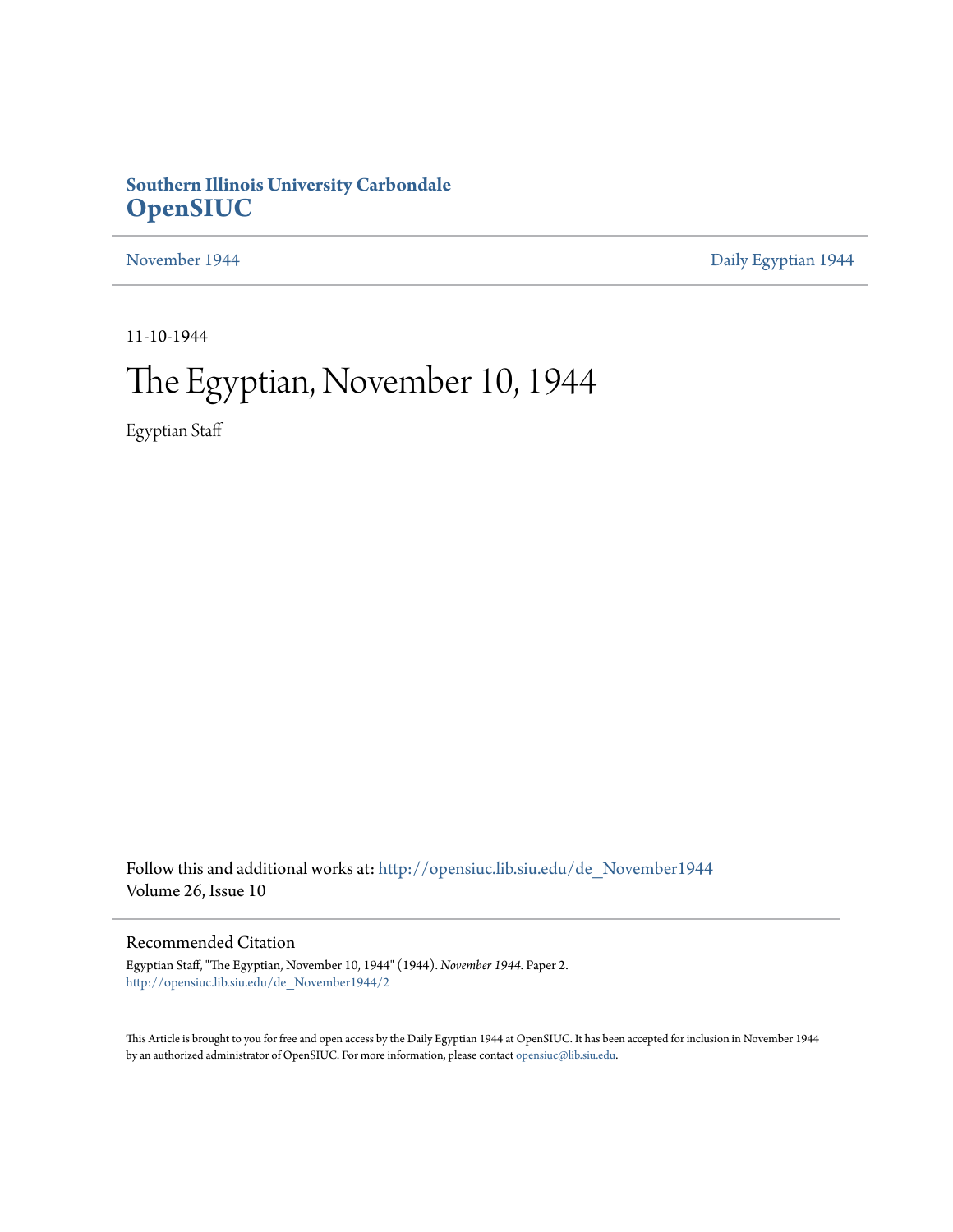## **Monday Marks Launching** <sup>7</sup>of Drive For Building Site For Future S.C.F.

Students of S.I.N.U. under the leadership of Cletis and Curtis Hise are organized to launch a ten-day drive on the campus to raise \$1000 for the new interdenominational foundation. The campaign will begin with a kick-off din-VOLUME 26 ner, November 12, and close November 22, the day before Thanksgiving. A report dinner will be held on Monday November 20. All students and friends of the Foundation will be invited to participate.

6



CARBONDALE, ILLINOIS, FRIDAY, NOVEMBER 10, 1944

**SINU CAMPUS NEXT WEEK** 

**THE ZANN** 

NUMBER 8

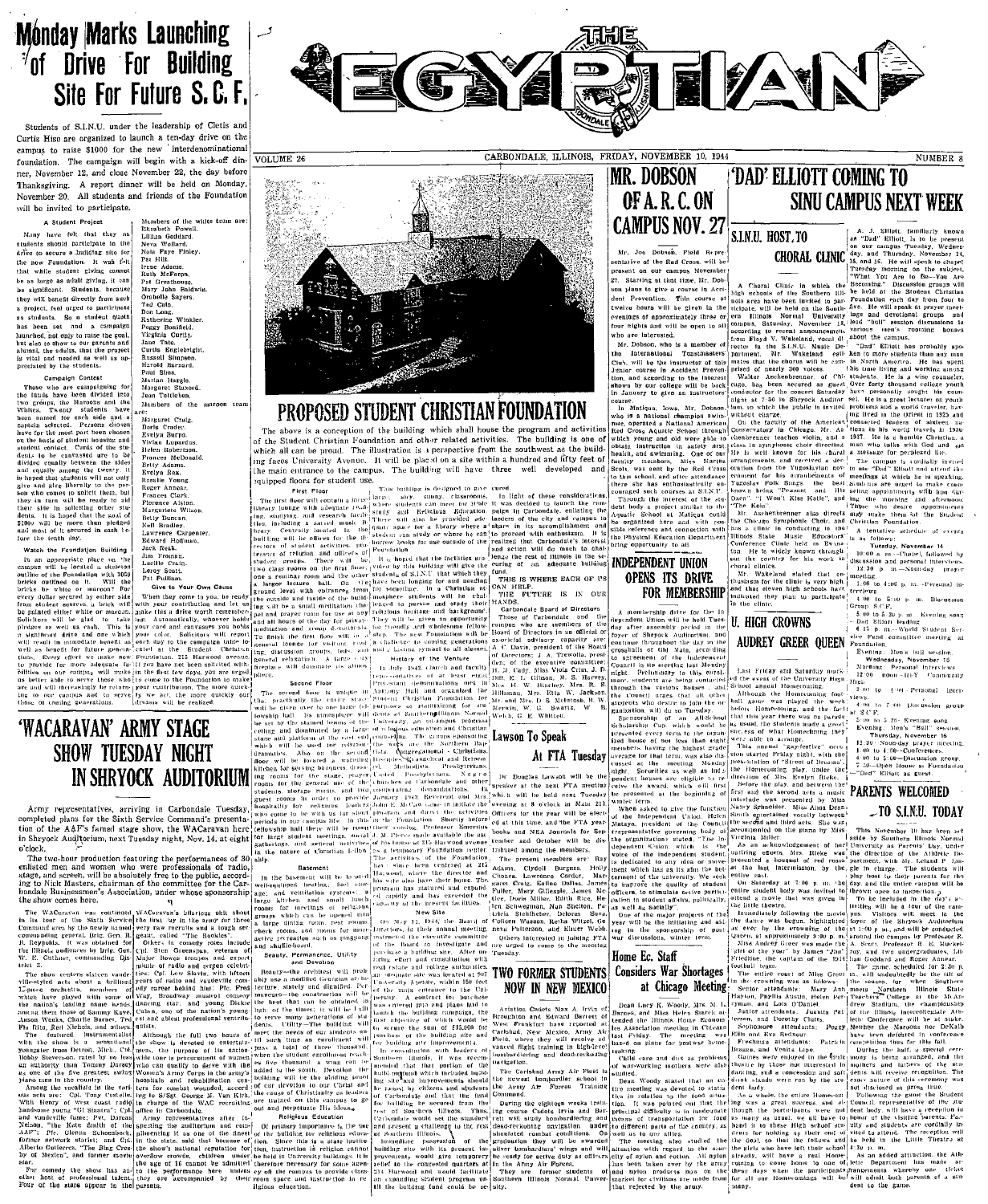## **DID SOMEONE BLUNDER?**

A test of the ability of the United Nations to cooperate occurred in Chicago last week when the International Aviation Conference convened at the Stevens Hotel. It seems as if the test indicated that such cooperation will not be<br>free of difficulties.

It was known beforehand that Britain and the United States did not see eye to eye regarding a strong interna-<br>tional aeronautical commission with broad powers. Britain favored it; the United States feared it. Russia, expressing no opinion, was apparently eager to join in the discussions

Then, unexpectedly, the Soviet Union dropped a welltimed borth right in the lap of the Chicago Conference by<br>trefluing to participate. The reason: she did not like the<br>idea of sitting down with her enemies. Spain, Portugal, and<br>idea of sitting down with her enemies. Spain, seause of their pro-fascist governments; her dislike for Switzerland seems to star from the Switzerland server years ago, to chastise properly an assassin of a Soviet diplo-

It would seem, at first glance, that somebody committed a grave error in not discovering Russia's attitude. Her friendship and participation in international conferences is certainly most vital to world peace. Did our State Department-blunder?

Russia's last minute withdrawal would seem to be an act of unmitigated capriciousness if her dislike for Spain, Portugal, and Switzerland was the real reason for her decision. In reality, she had known for several weeks who was atin resulty, sue nat shown for several weeks who was arrived in the dengation. One must believe, in the face of this evidence, that Russia is not ready to disclose her real reason for with disclose the discussion of with di ent statement.

Such conduct is not conducive to friendly relations. It is not to be thought, however, that Russia alone is guilty of such quixotic behavior. It is simply another bit of evi-<br>dence that the Allies have not yet achieved, as completely as would be desired, an attitude of give and take. Neither do they yet pursue a policy of complete frankness.





THE EGYPTIAN

## **BOOKS IN REVIEW**

TOWN CRYER By KOONTZ and CLARK

LOWINGTONIAL SURFACE IN THE CONTROL CULTURE IN A REPORT OF A REPORT OF A REPORT OF A REPORT OF A REPORT OF A REPORT OF A REPORT OF A REPORT OF A REPORT OF A REPORT OF A REPORT OF A REPORT OF A REPORT OF A REPORT OF A REPO

**STUDENT** 

VOICE OF S. I. N. U.



| aff: Rice, Jordan, Hewlett, Kittle, Davis, Benedict, Brush, Clark,  |  |
|---------------------------------------------------------------------|--|
| Heien, Ridgeway, Hise, Stotlar, A. J. Clark, Pleasant, Neff, Eaton, |  |
| Sullivan, Malone, Craig, Martin, Powell, Oelheim, Kuehner,          |  |
| Boucher, Schlueter, McCorkie, Cain, McNelll, Ivanuck, Bledsce,      |  |
|                                                                     |  |

| Circulation Manager-Helen Mataya. Assistants: Laurie, Frost, Hoff- |
|--------------------------------------------------------------------|
| man, Rapp, Leibhelt, Sprankel, Craig, Porter.                      |
|                                                                    |
| Asst. Business SecretaryElizabeth Sitter                           |
|                                                                    |
|                                                                    |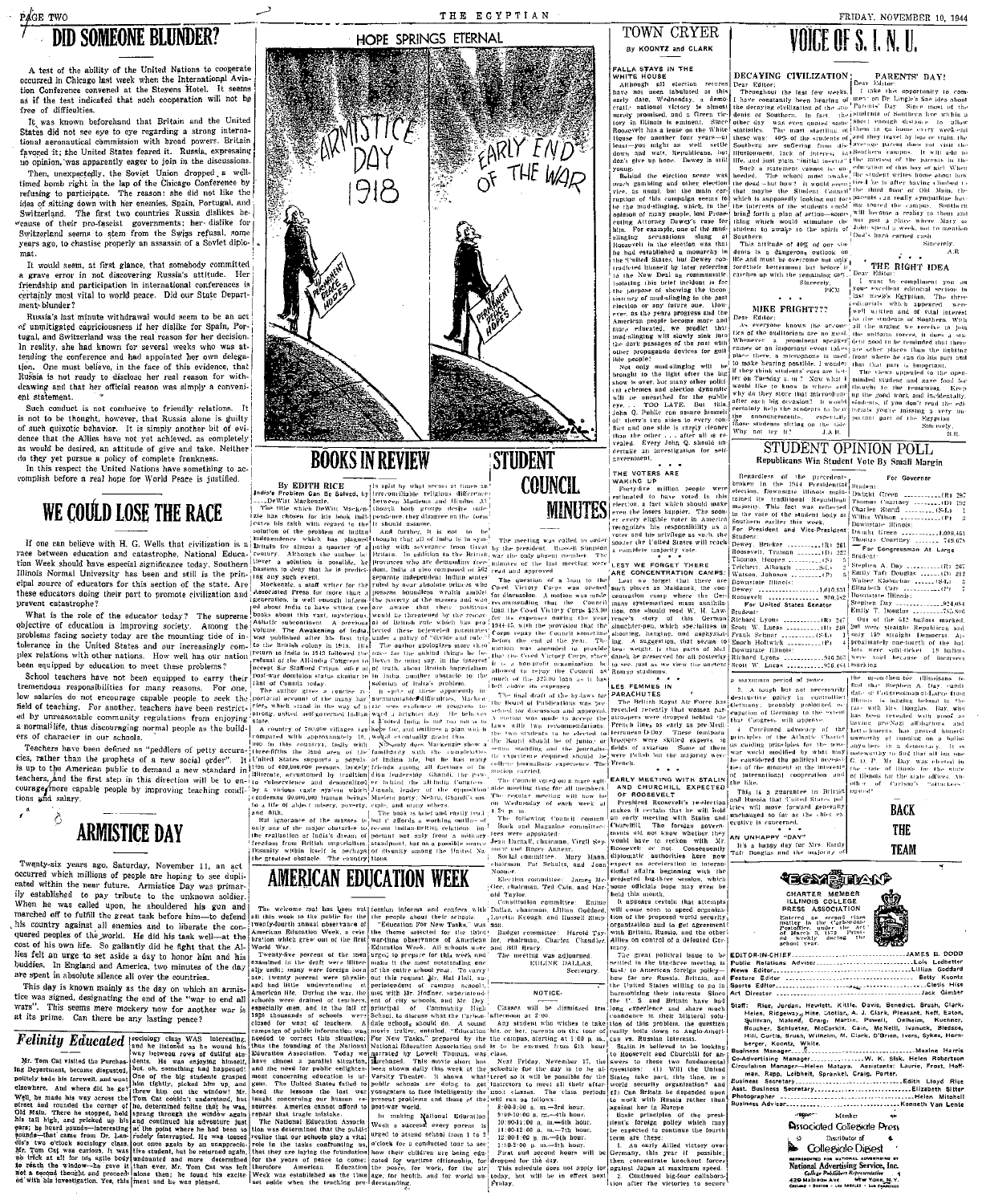FRIDAY, NOVEMBER 10, 1944



job of messing ap

team

......»<br>better

**IT SHOULD** The second of the second of the second of the second of the second of the second of the second of the second of the second of the second function  $\mathbf{r}$  is a second of the second of the second of the second

alyway<sub>s</sub> has<br>little old sailk up little old sail<br>find out how tons ay asan .<br>A J was coming guy in the line een writing home for roune tor<br>kept would<br>trying to<br>the hot stonning more men looked uround for ries or some tobacco to sionned trying ve ilk their<br>with bye, and with a sight there were<br>tears you v : banners waved their w<br>Southern greetings, but<br>da't nuite realize that ro<br>Soul<br>oulda't really back back. A few minutes<br>baby. I guess it must en a girl, jumped out of P arms and kissed me

Carbondale

thank Capt. Pr<br>thank Capt. Pr eshall I haven't any desir duer wom...<br>
onably be stuffed some particle in the same of them is a stuffed some<br>  $\frac{1}{2}$  in the same of them with  $\frac{1}{2}$ <br>  $\frac{1}{2}$ <br>
on  $\frac{1}{2}$  on the particle in the studies<br>  $\frac{1}{2}$  a studied in the studies<br> women otherwise<br>y be stuffed an Thus a star and the star of any star and fitty solidiers sweeten, phere by holding their change of the shoulder control of the shoulder control to the shoulder control of the star is that the star of the star  $\frac{t_{\text{all}}}{$ Well, fellows. 1 with gleams in their eve-Ahely hands—today a comment of the 2188 of good old South-<br>shred and handsen, and permitted are shred and hands of manila regard with reduced by the shred of the shred of  $\mathbf{c}_1$  as the shred of particle passion and siz pation to seeing all of you :<br>Homecoming that's coming.

Thus, stated wazar in Carbon and The Eyes, Ears, and<br>the my Thursday mant. House The Eyes, Ears, and<br>minime alums started coming to. Voice of Southern they arrived there were alumn to.

o drings<br>
e parade Friday moro...<br>
vere really wild and Wool-<br>
ley have more school spirit<br>
the cokes<br>
the cokes<br>
only monoter niehi the Little the Houtecousing com-<br>Left Home", I had a<br>e play with a girl that Egyptian office

GRAY'S CAFE for<br>GOOD EATS We may have a little INN but we have a big IN with your stomach. Try ou Tasty Hamburgs and home made Chili. **CASTLE INN** ...................

When Wiring Flower go to

**Buzbee Florist** Phones:

Day 374 Night 543R 321 S. Illinois Ave.

VIEWS OF THE VETS By MYRON O'BRIEN.



Snyder Howell enlist viation cadet. Il than  $<sub>1</sub>$ </sub> lesque show on Saturday sight.<br>guy named Milosovitch doing to Park wher to tackle him and

 $\begin{array}{l} \left[ \begin{array}{cc} \text{I} & \text{III} & \text{II} \\ \text{I} & \text{III} & \text{II} \end{array} \right] & \text{I} \text{ and } \text{III} \text{ is a given at } \mathbf{S} \text{ is a given at } \mathbf{S} \text{ is a given at } \mathbf{S} \text{ is a given at } \mathbf{S} \text{ is a given at } \mathbf{S} \text{ is a given at } \mathbf{S} \text{ is a given at } \mathbf{S} \text{ is a given at } \mathbf{S} \text{ is a given at } \mathbf{S} \text{ is a given at } \mathbf{S} \text{ is$ 

and the branching provided the must<br>galaxies of the branching of the branching and solution of large backs that<br> $\left\{ \frac{d\mathbf{r}}{dt} \right\}$  and  $\left\{ \frac{d\mathbf{r}}{dt} \right\}$  and  $\left\{ \frac{d\mathbf{r}}{dt} \right\}$  and  $\left\{ \frac{d\mathbf{r}}{dt} \right\}$  a politics, and may enter politics

iu Ule<br>Versiani itles, la<br>|Wells  $W_{BS}$  it here'

about that at tion, maybe. at that and continue doy

iat is probably hamite<br>at uight – A hole in the<br>he sign, "studio" about ghost<br>WHS Voice of Southern [Mach

810 the sign.<br>
comis hefors us, and here<br>
Mitchell, school photograph<br>
be Jound developing a rul<br>
The 2x4 room, called the<br>
The 2x4 room, called the<br>
graph office, lies opposite<br>
dio. You've heard of 1911<br>
dio. You've hear Webster defines the word base<br>ment as "the lowest story of a<br>holidang." Nothing is mentioned<br>concerning the precised use of it<br>hor of its importance. In fact, one never associates a basement  $w(t)$  $\frac{1}{100}$ and Obellak, Parkinson Lab. and Obelisk, Parkinson Lab, base-may be found any hour of the ment has become the cross-road of anild the glamour of these of  $000$ 

.<br>Store room. With a musty edge when the campus. If you don't be-<br>store room. With a musty ederlieve me, just come around and<br>filling om nogirils, we turn eastifanalisties yourself with its charm!

Those desiring to send EGYPTIANS to Service Men who are former students of SINU, may have them sent<br>free of charge by simply filling out the enclosed blank<br>free of charge by simply filling out the enclosed blank<br>and giving it to Frances Bearden in the Egyptian Office: **ADDRESS** 

MUSICANA

By NORMA MARTIN  $\mu$ <br>song and dance hit entitled That Sinatra<br>it is dedicated it swoon-king Frankie.<br>imag Comes, Some Peaceful Evening, N

THE EGYPTIAN

When *Xmas* Comes, Some Peacedli Evening, No<br>versition While Dancing, and I Like to Be Loved by<br>y. recruity returned from an overage tour, denied<br>and the candidary of Thomas Devez. He says that<br>bikely support either party

ons.<br>Ten deys in England sald the boys preferred San Fernando<br>Star, and especially White Christmas al favorite everywher

## CLASSICS

iony Notes" feature Egmont<br>UPlayo Concerto No. 1 in C<br>saed drama, onnession, roco Overture Major revolt, and death is

is onto different from the Eg .<br>Quartet .<br>Maior e. This work was written during the last four<br>plays his innermost thoughts and feelings the

.<br>SAR the second of Roothorom eling of orgency, and then goes<br>The Rondo-Snale, with a tourn

'Ernie's Strings Speak

Questions galore have been usk ed about Ernestine Cox's new vio-In. Everyone wanted to know the  $\frac{\sqrt{10^6} \text{ mW}}{10^6 \text{ mW}}$  causes a single state is the beautiful intermediate of the property of the exterior intermediate of the property of the state of the state of the state of the

iich is<br>There

cooming students.<br>The violin is approximately one fundred years old, but the exaction<br>that when it was made is not known. It was made in Cremona,<br>lina ziven its name to the greatent; uye, all ye günd friends, ha;  $\frac{we}{be}$  $make$ onderful world. not blue  $\frac{1}{1}$  and 1 0.01 k time, which will be well<br> $\frac{1}{1}$  regard in  $\frac{1}{1}$  grant ye. My good ship<br> $\frac{1}{1}$  clinterature" is about really to put<br> $\frac{1}{1}$  of the lawfour, AH about<br> $\frac{1}{1}$  club's some aboved.<br> $\frac{1}{1}$ pupillibut a little time, which will be

Armed<br>es. The

United States a.<br>The soli

**TALK** 

:<br>favorite haunt of haunts everyth<br>from politics to the latest "w<br>who on the campus" is discus

nag on an compar<br>bis com or otherwise "Who ya voting for?"<br>"Roosevelt."

intence didn't pass the<br>"Well, personally I can

-ANY cigarette

rommon<br>Tá give  $\frac{100}{100}$  eye

really

..<br>widi sa

us cours as sin ...

Im rest pro

ough time getting then

Teacher's

.<br>expr

sometimes lave

intend to Ernestine got this violin from an seen from the bearts of<br>From port we shall set<br>head eastward. Ah. yes. t<br>is . . . Erin.

**INTO THE FIRE** 

There is no frigate like a book

"A fragrant prayer upon the ail My child taught me,<br>Awaken there, the morn is fair.<br>The birds sing free:<br>The birds sing free:<br>Now dawns the day, awake ail.

pr<br>And iy.<br>Dend the And Deng vie knee<br>The Lamb who lav

Was slain for thee **Anonymous** 

A short fourney from here tak.<br>| now to the home of Shakesness said to p

up rememb things past<br>sight the tork of many<br>sought.<br>And with old wors new

themselves in class, it in ka  $M<sub>2</sub>$ 

--->-------<br>"Are you kulding -Pin Republi paward with our journey into 11<br>baward with our journey into 11<br>begins of poetry.

Mr. Van Buboltz Visits

 $\begin{tabular}{ll} $\cdots$ & $m$ & $\pi$ & Soclalfist."\\ ``\hspace{-0.5mm}^{\prime\prime}\hspace{-0.8mm}$ &\hspace{-0.5mm}``\hspace{-0.5mm}-and $\hspace{-0.5mm}$ can be \hspace{-0.5mm}$\hspace{-0.5mm}$;\hspace{-0.5mm}it{itter} $\hspace{-0.5mm}$ and $\hspace{-0.5mm}~\hspace{-0.5mm}~\hspace{-0.5mm}$\hspace{-0.5mm}''$; \hspace{-0.5mm}''$ is \hspace{-0.5mm}$\hspace{-0.5mm}$;''\hspace{-0.5mm}^\circ\hspace{-0.5mm}~$ 

suposed until December the 9th."<br>"What are you griping about 1<br>n't even go bome week-ends."<br>"I think he's tthe rest of this faculty back on the ....<br>'Has anybody got n penny--com Mr. Bitholtz is no ite Bubaltz and is a membe

Replacement<br>bbinson, Ark.<br>for his avenue

the army last summer, he was the<br>Army Purchasing Agent on the<br>campus and olso taught in the ter suggests that the interthe writer suggests that the inter-<br>ested person park their presence in<br>any available hooth in Carter's

**Cox's Studio** 

**HIGH QUALITY PORTRAITS** 

AT LOW PRICES

300 South Illinois

\*\*\*\*\*\*\*\*\*\*\*\*\*\*\*\*



NEWS FROM THEY<br>Fire, caused an explosion in the<br>boiler room, threatened the Mac<br>Marray Colloge Little Theater with Sceaer uroverties. aud syst wiped sym

**CERPTS** 

serious mishap of an<br>Hiter<br>T college organ DON COSSACK MANEUVERS

N COSSAND (m., 1997)<br>WHEATON Cossack Chorus is to the Dan Cossack Chorus is to the Charles (m. 1997)<br>Geodern Punser Charles (m. 1997)<br>Geodern Punser (Margia (m. 1997) Th.

Auditorium

an an an an<br>Leolardina was 13-6

 $\frac{1}{2}$ test number of adherents were were guests at the girls dormitory, outdated. It is suspected that the control of state of the control of control of the district research of the district of the district of the district of th In Buboltz Visits<br>
Campus as Private level books. The problem of<br>
a pleasant surprise to the problem and the problem of<br>
a pleasant surprise to the numers was booking to<br>
a pleasant surprise to a numer was mould in Mac

To disprove the statement that perus .<br>talnh W. Eme

For Good

**SANDWICHES** 

It's

**DIXIE BARBEQUE** 

For You and Your Friend

Specials:

Hamburger Bar-B-Q

A. Karcher And Son Bill

he answered ill boyest

Walnut Phone 517



"Modern Rooms With Light House Keeping Facilities.." Electric Stove and Frigidaire."

Each room equipped with Lavatory, Hot and Cold Water,<br>Knee Hole Desks, Slumber Rest Mattresses, large Cedar<br>Clothes Closets, complete bedroom suites.<br>Should be seen to be appreciated.



Telephone 940 1218 South Thompsor<br>One Block South of College





CHÂNGES **SOCIAL FRONT** By<br>CURTIS

**By HEWLETT** KAPPA PHI The Alpha<br>Sappa Philbe<br>Sappa Philbe

nake the

**ON THE** 

 $\frac{\text{Mary}}{\text{scalar}}$  PI KAPPA SIGMA

r Davies,<br>re dinne<br>"House

 $_{\rm{V\,u}s\,p\,c\,e\,r}$  House W.  $_{\rm{H\,R}}$  November 8th the new actives

er gue<br>Wedn

one new actives. Edythe Galan,<br>Jame Burklit, Florine Schuter and<br>Lotik Owens were presented their<br>pins by their sorority methers. The<br>remarkabler of the evening was spent<br>bisying books.

Filmine Colina

 $\begin{bmatrix} 1 & \textbf{A} & \textbf{A} & \textbf{A} & \textbf{A} & \textbf{A} & \textbf{A} & \textbf{A} & \textbf{A} \\ \textbf{A} & \textbf{A} & \textbf{B} & \textbf{B} & \textbf{B} & \textbf{B} & \textbf{B} & \textbf{B} \\ \textbf{B} & \textbf{B} & \textbf{B} & \textbf{B} & \textbf{B} & \textbf{B} & \textbf{B} & \textbf{B} & \textbf{B} & \textbf{B} \\ \textbf{B} & \textbf{B} & \textbf{B} & \textbf{B} & \$ .....<br>Ultr a terrathment  $\operatorname{maxes}$  (hem  $\operatorname{tick}\!=\!\operatorname{the}$ wrong way

 $\frac{1}{10}$  order  $\frac{1}{10}$  to the latter of  $\frac{1}{10}$ <sup>vieral</sup> SIGMA SIGMA SIIGMA<br>1 the <sup>1</sup> The Sigma Sigma Sigma pl the<sup>4</sup> The Sigma StewA SHIGI<br>ma-1 played bostess to their<br>red mothers with a theatre n<br>houriers with a theatre n were pointed of<br>Parar who talke<br>S we receive from<br>Mrs. Harvey i t rive <sup>12</sup> about Sam Higgenbotton the utrice trace Garrett read a pe meeting was dismissed by<br>the "Kappa Phi Hymn." and outfer ັດເ **Not only** 

THE NORMANDY

egular weekly house<br>| held | Monday|| No<br>| in The communicated  $10.101$  $506$ 

,  $\max_{i}$  [ ordered paid, then the meeting ad [ and ] journed ( ) and [ ] and [ ] and [ ] and [ ] and [ ] and [ ] and [ ] and [ ] and [ ] and [ ] and [ ] and [ ] and [ ] and [ ] and [ ]  $\max_{i}$  [ ] and [ ]  $\max_{i}$  [ ] and  $\sim 100$  km s  $^{-1}$ 

ANTHONY HALL<br>The age of chivalry is<br>in males has not passed<br>was given when Anth France, Next weak from Singuistics.<br>Next be heard above Cape's.<br>Next be heard above Cape's.  $Fol$   $girl$ <br>Sups  $gul$ 

such respects have almost

**Exit a pain.** I've got a thought."<br> **EPANISH CLU**<br>
He aworke his wife one night and a The Spanish said. The spanish of a system of the spanish said. They have the spanish set SPANISH CLUB At that time election.<br>
The held, Grace Wegner<br>
president, Joan Goose-<br>
president, and Avia

 $\begin{array}{c}\text{normal of a}\uparrow\text{a}\\ \text{phase get up and put}\downarrow\text{a}\\ \end{array}$ was elected president, Joan<br>Free, vice president, and<br>Frank secretary, Colored<br>Of Soath America were sho<br>entertalnment,

FRENCH CLUB

The Prench Club is planning at overlaght trip. They are leaving<br>tonight to Midland Hills, Miss of the control of the state of the control<br>Vera Ponciety will be the chaperon<br>The officers of the club elected last

What you have been looking for

down yourself restern Madison.<br>
This an old tradition at Grinnell<br>
illege, Iowa, NOT to have a riske<br>
Priday night basketball games<br>
Priday in the Sacketball games<br>  $\alpha$  is the form of the Sacketball games<br>  $\alpha$  is the game for risk of

-Grinnell College, Jowa. year are President Patserve as leadership chairman secretary Grace Wegner 



nd his wife his<br>The a drawer<br>The matter, i